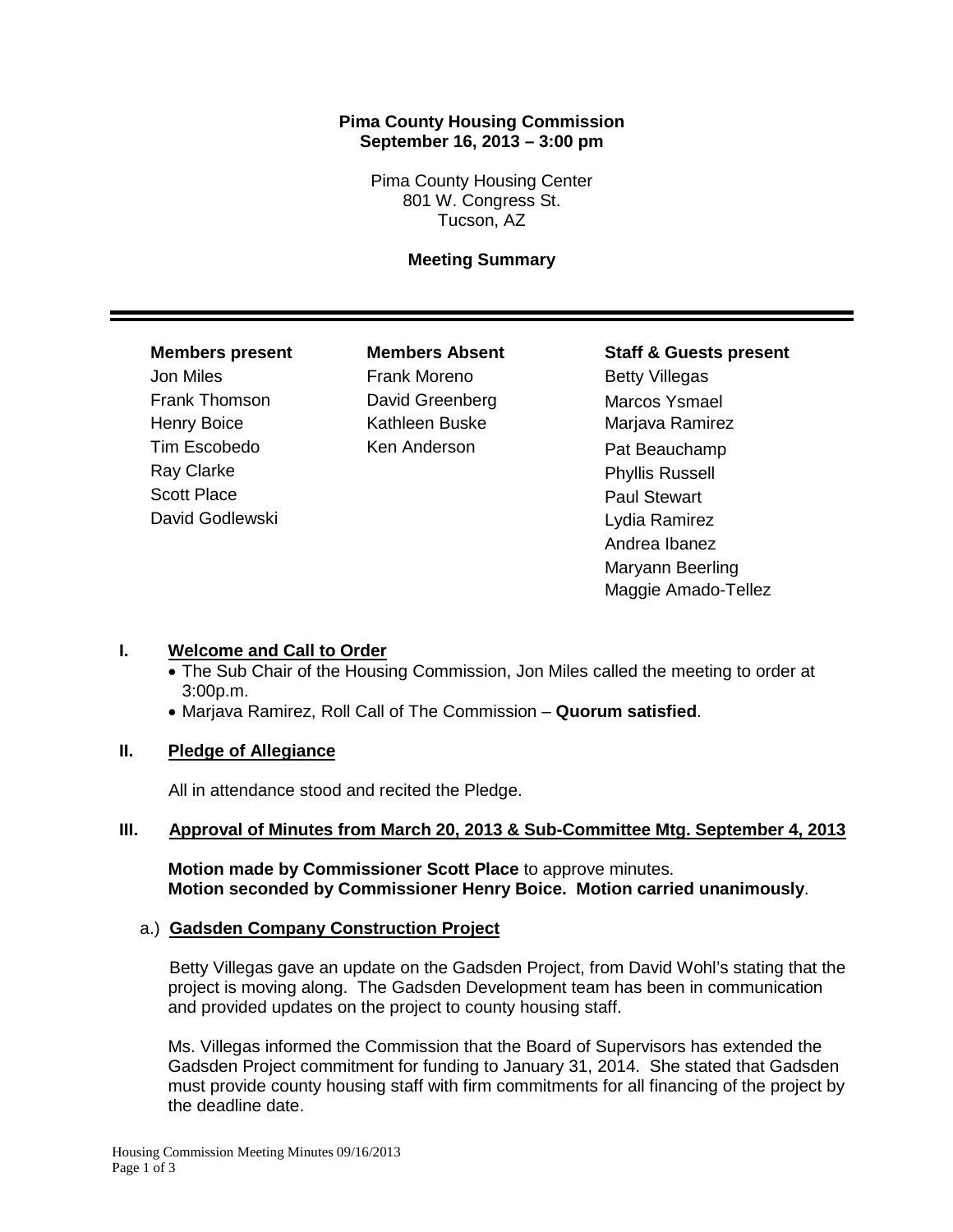## **Go Bond Status Report**

Co-Chair Jon Miles was concerned about existing projects that were not yet completed. Staff, Marcos Ysmael provided an update on GO Bond projects approved by Board of Supervisors, and stated contracted work was complete for all projects, but the actual housing units were not built out.

The Commission members discussed concerns with the Gadsdens new consultant, David Wohl, Sabino Community Development Resources proposed use of fund for soft costs of the development. Marcos Ysmael stated staff met on August 29, 2013 with Mr. Wohl and Gadsden team, where they submitted a request summarizing the use of their Bond Funds. Ms. Villegas will be sending the request to the County Attorney for review and proposed inviting county attorney staff to attend the next commission meeting to address the concerns raised by the Commission.

#### **Proposed Bond Election Update**

Betty Villegas informed the Commission that the bond election scheduled for 2014 will most likely be extended to 2015. The next Bond Advisory Committee meeting will take place on Friday, September 20, 2013.

Frank Thomson voiced that the housing commission will continue to push for the \$30 million in voter approved bond funds for affordable housing as opposed to the reduced amount of \$10 million proposed by the County Administrator.

# **Bond Application Summaries**

• Betty Villegas stated that the Housing Commission subcommittee members had reviewed and assessed all nine applications received in response to the G.O. Bonds for Affordable Housing Notice of Funding Availability. She described the subcommittee's review process.

# **IV. Housing Bonds for Affordable Housing**

- Jon Miles explained that the GO Bond Subcommittee met with Staff and reviewed each proposal. He informed the Commission that only four out of the nine proposals met the threshold in scoring 80% or more. The four proposals that scored 80% or above were shovel ready projects:
- Pima County Community Land Trust requested \$250,000
- Habitat for Humanity requested \$150,000
- Compass Affordable Housing requested \$117,750
- Southern Arizona Land Trust requested 240,000